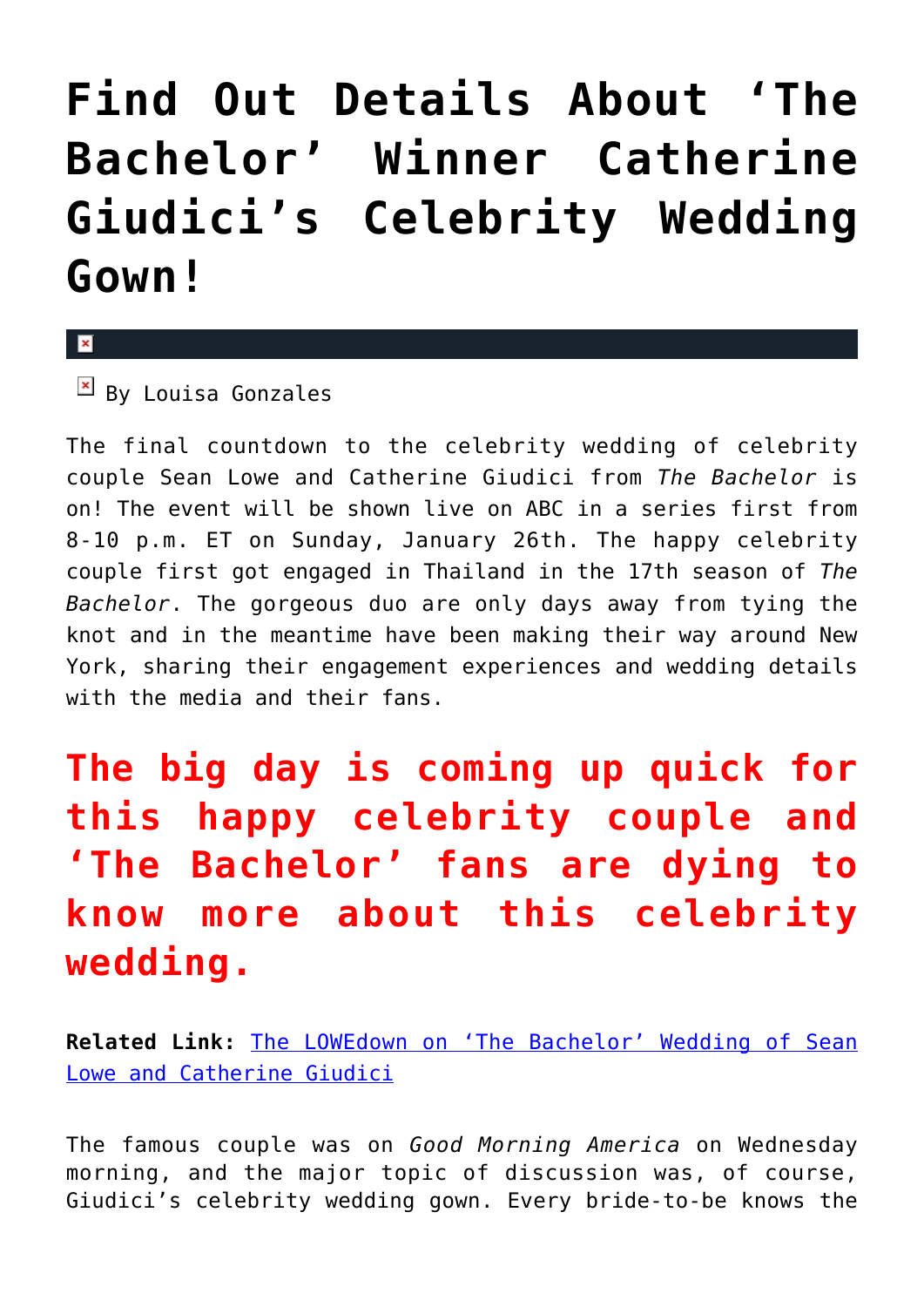dress is one of the most important elements on a girl's big day. Lowe's fiancée gushed about her gown and shared that she can't wait for everyone to see it. She described it as "perfect" and "sexy," saying she has always felt like the "cute girl" but is finally ready to show the world her more womanly side.

The reality television starlet didn't reveal too much about her dress, as she wants it to be a surprise, but says it goes with the "grown sexy" theme of the wedding. Some fans of *The Bachelor* are tuning in to see the lovers say their vows, but for many of the viewers, it's all about finally getting a glimpse at the wedding gown! Lowe even revealed that, come the big day, he'll only be focused on his bride in her dress.

The happy celebrity couple also told anchor Lara Spencer that they're "anxious" and "ready" to say their I do's in front of family, friends, and, of course, fans. By just watching the lovebirds in this exclusive interview, one can see how their eyes light up when they talk about each other and how happy they make one another. Interestingly enough, we learned that the one most likely to cry first during the ceremony will be *The Bachelor* stud, confirmed by Lowe himself.

**Related Link:** ['Bachelor' Sean Lowe Says Catherine Giudici Was](http://cupidspulse.com/bachelor-sean-lowe-says-catherine-giudici-proud-dwts-debut/) ['Proud' of His 'DWTS' Debut](http://cupidspulse.com/bachelor-sean-lowe-says-catherine-giudici-proud-dwts-debut/)

The excitement won't stop after the ceremony; the reception is sure to be a blast as well. Given the fact that Lowe is a former *Dancing with the Stars* contestant, lots of boogieing will definitely occur. The Hollywood couple will share there first dance to "One Woman" by the Randy Rogers Band, a song picked by the future groom.

The couple stated that, while they want their wedding to be traditional in the sense they're getting married in a Christian ceremony officiated by Lowe's father, the wedding reception is going to be more modern and festive. The soulmates want their special day to be full of laughter, smiles, and love for themselves and all who witness it — us